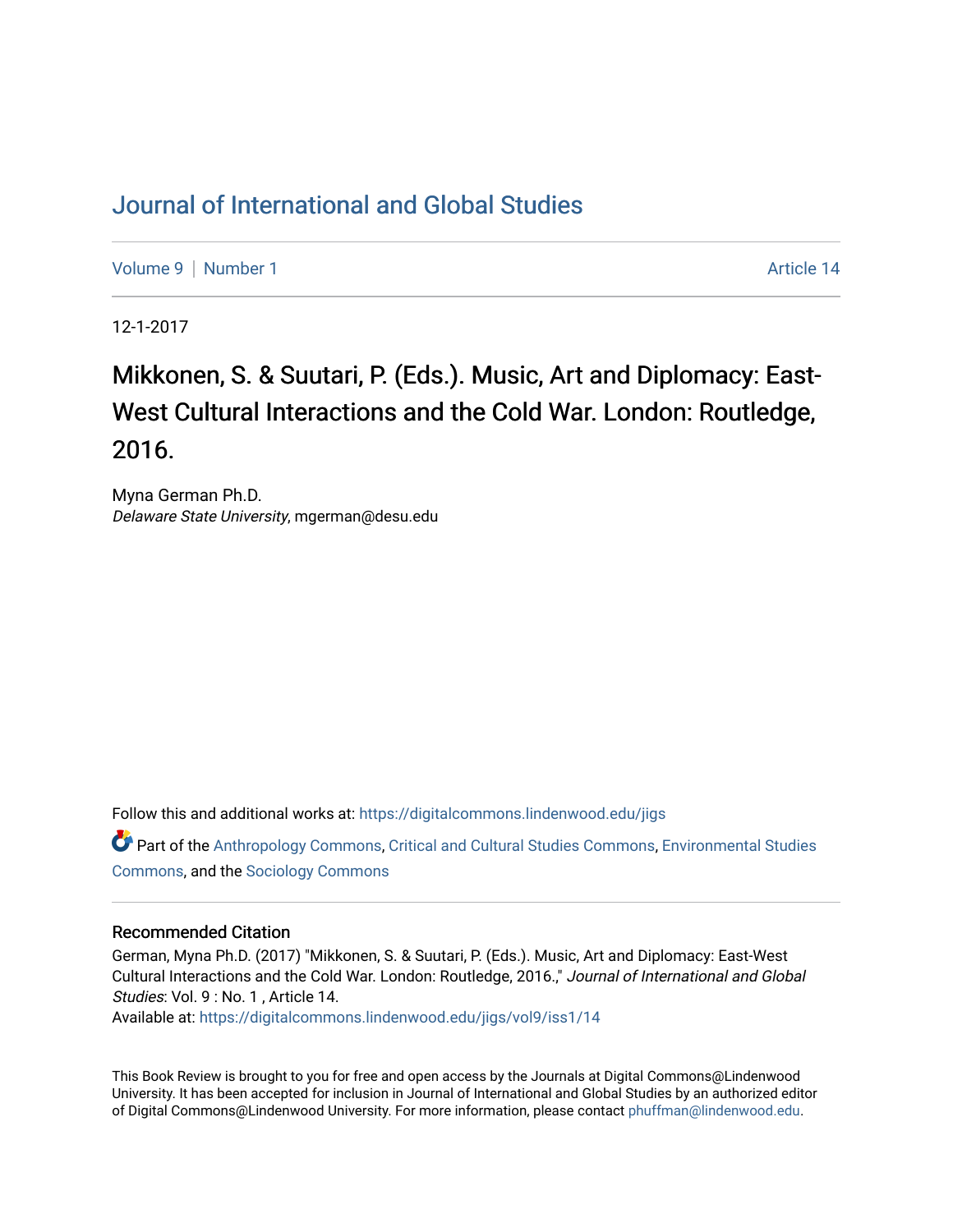## **Mikkonen, S. & Suutari, P. (Eds.).** *Music, Art and Diplomacy: East-West Cultural Interactions and the Cold War***. London: Routledge, 2016.**

Recent Russian research provides clear evidence that cultural exchanges in the Arts flourished with the United States even at the height of Cold War tensions. Using this data, scholars from many backgrounds have contributed to a seminal collection of work, gathered and edited by Simo Mikkonen and Pekka Suutari, about music, visual arts, and ballet to show the trying-but-persistent interface between the two governments at many levels.

*Music, Art and Diplomacy: East-West Cultural Interactions and the Cold War* spans the interdisciplinary fields of art and [visual culture,](https://www.routledge.com/products/SCAR05) modern art, western music styles, and early classical and twentieth-century music. Every attempt is made to divorce music and politics, but there are constant allusions to what was going on in the world at that time, outside the arts arena.

The aim is to better understand the objectives and impact of Soviet interaction with the West at what seemed to be a time of polarities and bifurcation. The goal is to show the healing or mediative power of the arts even in difficult political times. In the forward, writer Susan E. Reid discusses the "permeable membrane" (p. xi) that existed even in the time of the Cold War when East and West were portrayed by the media as inpenetrable antagonists.

After an introduction by the editors, in chapter two author Oliver Johnson in "Mutually Assured Distinction: VOKS and Artistic Exchange in the Early Cold War" discusses the mutual visits of chamber orchestras and soloists between the two countries. He discusses U.S. composer Alan Bush's 13 trips to the Soviet Union and VOKS (All-Union Society for Cultural Contact with Foreign Countries), music chairman Grigory Shneyerson's trips to the United States. In Pauline Fairclough's and Louise Wiggins' "Friendship of the musicians: Anglo-Soviet musical exchanges 1938-1948," chapter three, the writers note that soloists typically were sent to the United States, while whole orchestras went to the Soviet Union. The Soviets thought the effect of soloists would be greater and the temptation to defect less appealing when one was alone. In chapter four, "This Can't Happen Here," John Urry talks about the tourist-gaze and turning the visited country's natives into the "other," compared to experiencing life on the inside. He talks about Estonians in Stockholm during the height of Cold War tensions. In chapter five, "The Real Ambassadors? The Cleveland Orchestra Tours the Soviet Union, 1965," author Clayton Koppes writes about the Oberlin Conservatory Orchestra from Ohio visiting the Soviet Union on tour and its limited contact with peers, who wanted to know all about the Civil Rights Movement and the Kennedy Assassination. The group's interactions with others was closely watched and limited by all parties for the exchange of sensitive information. The U.S. State Department reserved the right to edit any submissions to the Ohio newspaper, *The Cleveland Plain-Dealer,* about the trip by the students.

Other chapters discuss Soviet ballets such as the Bolshoi visiting the United States, and the Russians viewing this as a chance to display their cultural superiority and hoping to gain political adherents or assure U.S. audiences that the by-products of their political regime were not as distasteful as thought by the average citizen. There are chapters about the Cleveland Orchestra visiting Russia and Soviet performances in cities such as Gdansk and Stockholm.